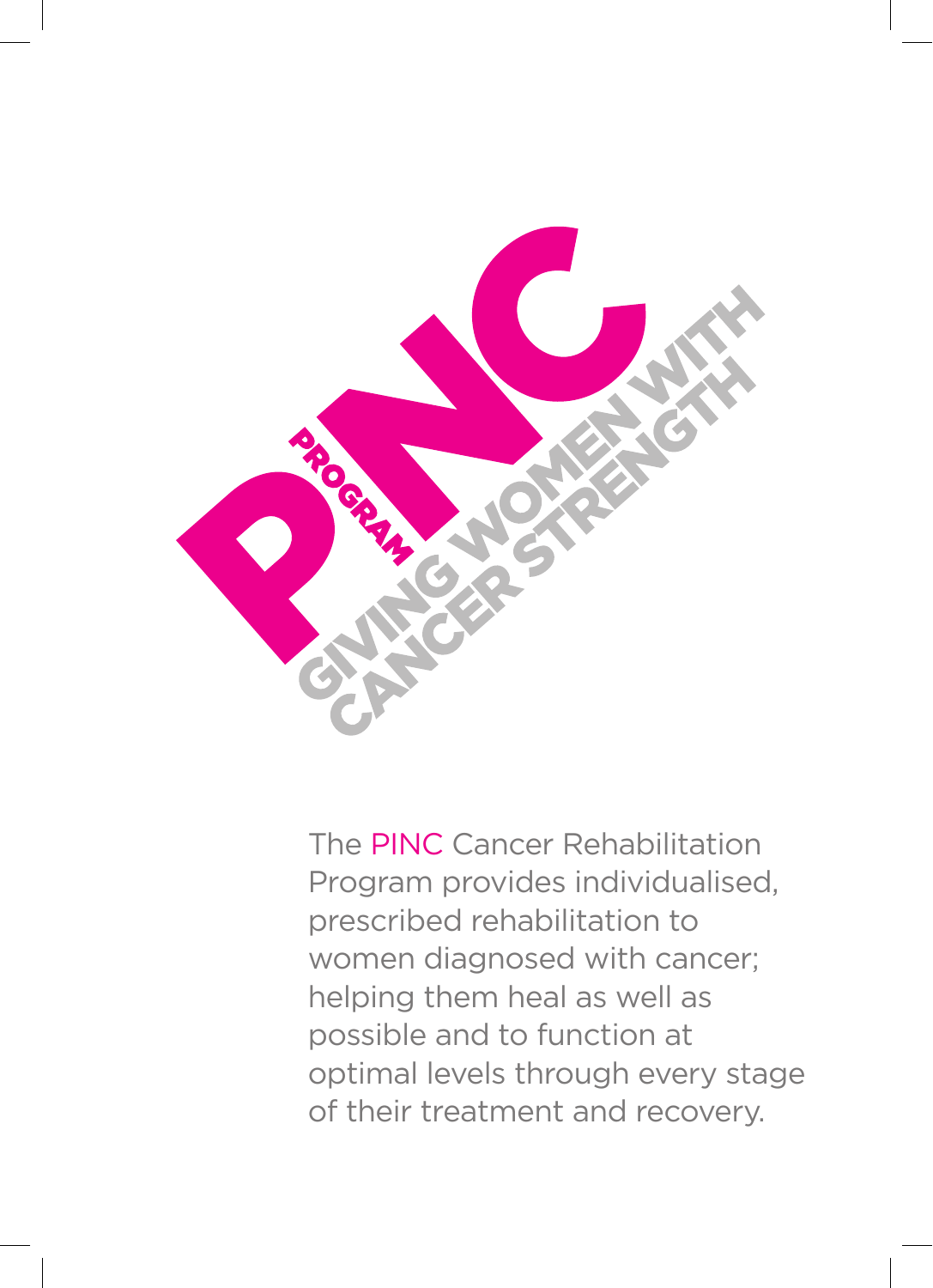## TAKING THE FIRST STEPS ON THE ROAD TO RECOVERY

The PINC Cancer Rehabilitation Program is dedicated to improving the strength, quality of life and sense of wellbeing of women diagnosed with cancer.

It is specifically designed to help maximise recovery, regain physical and emotional strength, improve body confidence and control.

The Program is delivered by certified PINC Cancer Rehab Physiotherapists across the country and provides a full range of services designed to care, support and guide women through every stage of their treatment and recovery.

> *"We believe every woman diagnosed with cancer should have the opportunity to heal as well as possible and function at an optimal level during all stages of treatment and recovery"*

> Lou James, PINC Program Founder and Trustee of the PINC & STEEL Cancer Rehabilitation Trust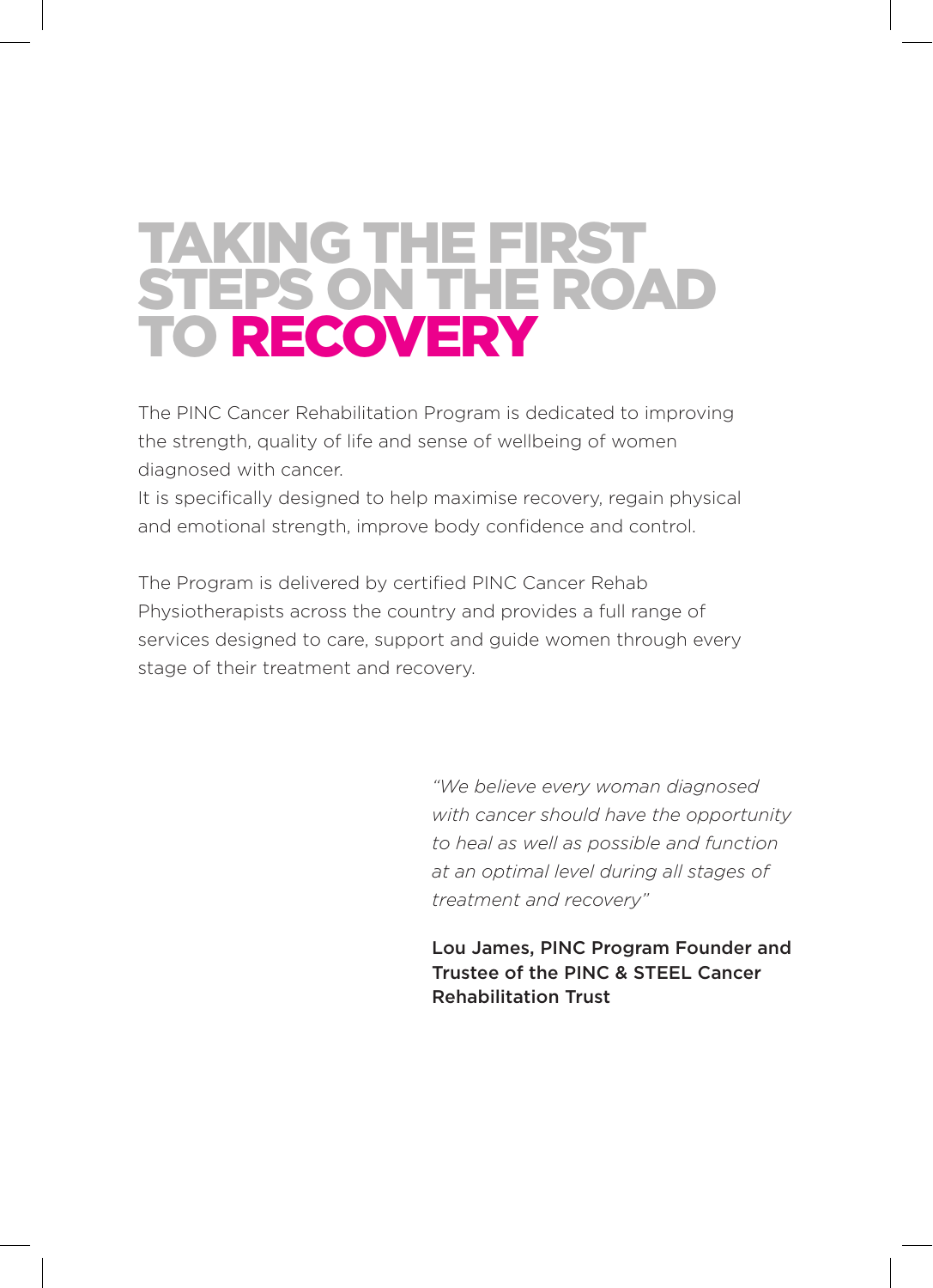#### WHAT THE PINC PROGRAM AIMS TO DO FOR YOU

- Optimise physical and functional recovery
- Ease pain and muscular tension
- Help regain strength and mobility
- Increase energy levels and improve breathing
- Strengthen core muscles and improve posture
- Improve physical functioning and maintain independence
- Reclaim body confidence and control
- Reduce treatment related side effects
- Shift focus from illness to wellness

It is suitable after any type of cancer surgery or treatment and accommodates all ages, fitness levels and mobility.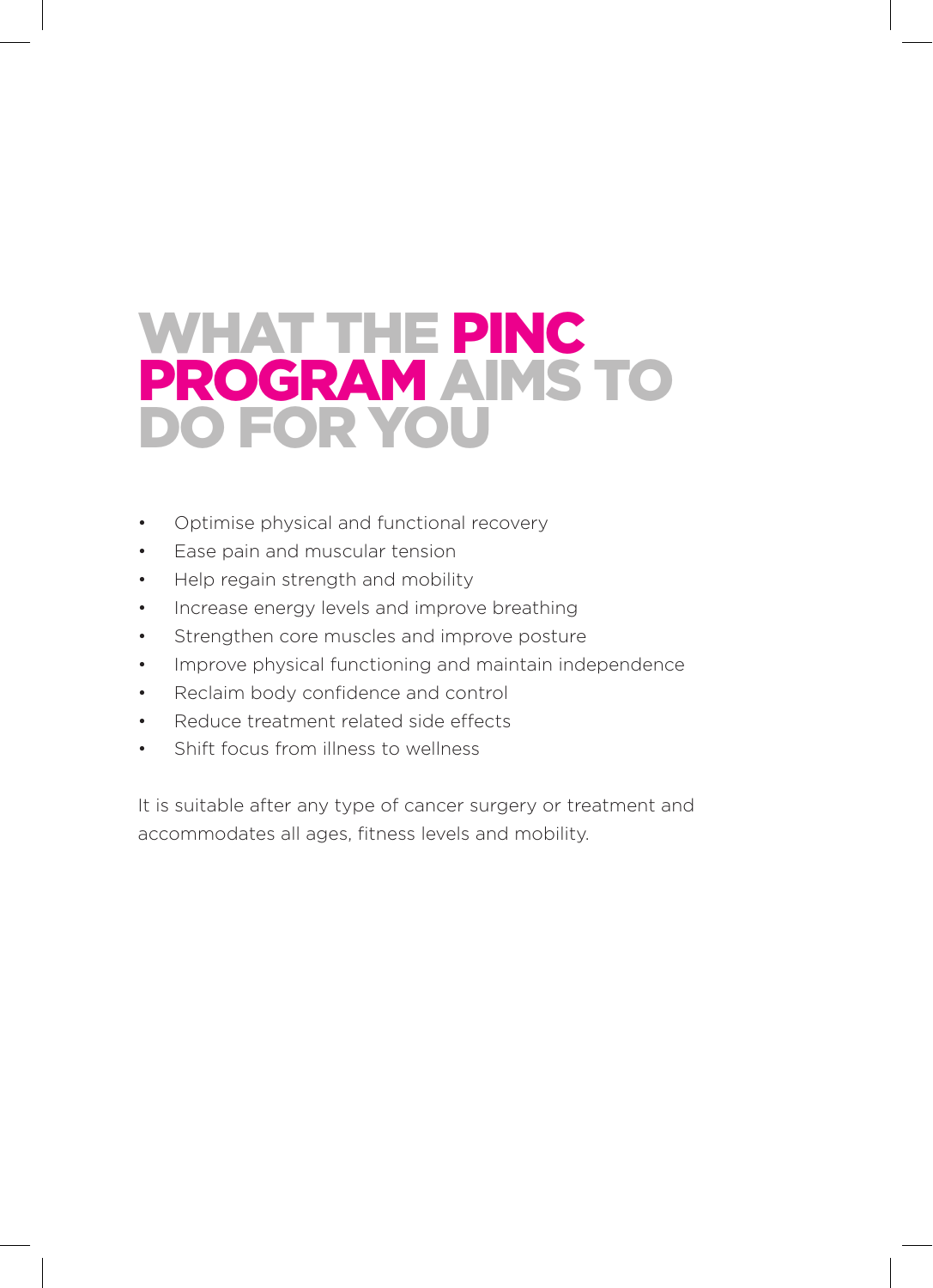

The PINC Cancer Rehab Physiotherapists assess each patient individually for physical impairments and the effects of their treatment. They then work with each patient to create a rehabilitation program to suit their particular stage in recovery.

The sessions can include a combination of services including: Manual physiotherapy, graduated resistance training, individualised clinical pilates, fatigue management and exercise prescription.

Your PINC Cancer Rehab Physiotherapist will help guide, support and encourage you through each phase of your treatment and recovery. They will teach you what you can do to get stronger again and help you understand why your body is reacting to the treatments in certain ways. They will provide information to help you feel more in control of your body and life again.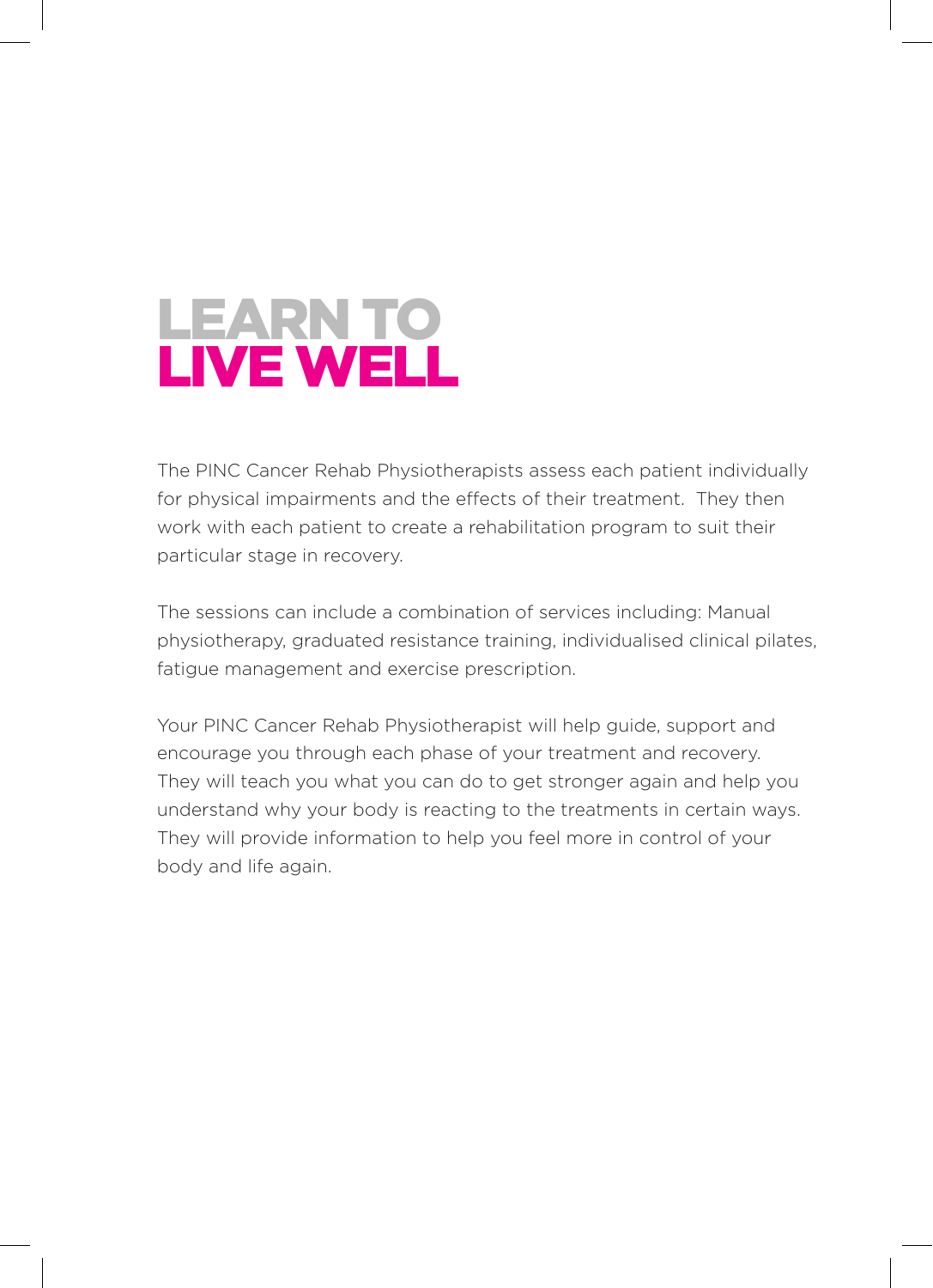## WHY IS PRESCRIBED REHABILITATION AND EXERCISE IMPO FOR PEOPLE DURING AFTER CANCER TREATMENTS?

Research shows that remaining physically active is a very important component in your recovery from cancer and the effects of its treatment.

Treatments for cancer typically include surgery, chemotherapy, radiation therapy and endocrine therapies. The effects of these treatments commonly cause many patients to develop unwanted side effects which can lead to significant negative impacts on quality of life.



*"Cancer patients would be shocked if they knew just how much of a benefit physical activity could have on their recovery and long term health, in some cases reducing the chances of having to go through the gruelling ordeal of treatment all over again."* 

Prof Rod MacLeod, Senior Staff Specialist Hammond Care and Conjoint Professor in Palliative Care at University of Sydney

Your PINC Cancer Rehab Physiotherapist can help guide and support you safely back to exercise.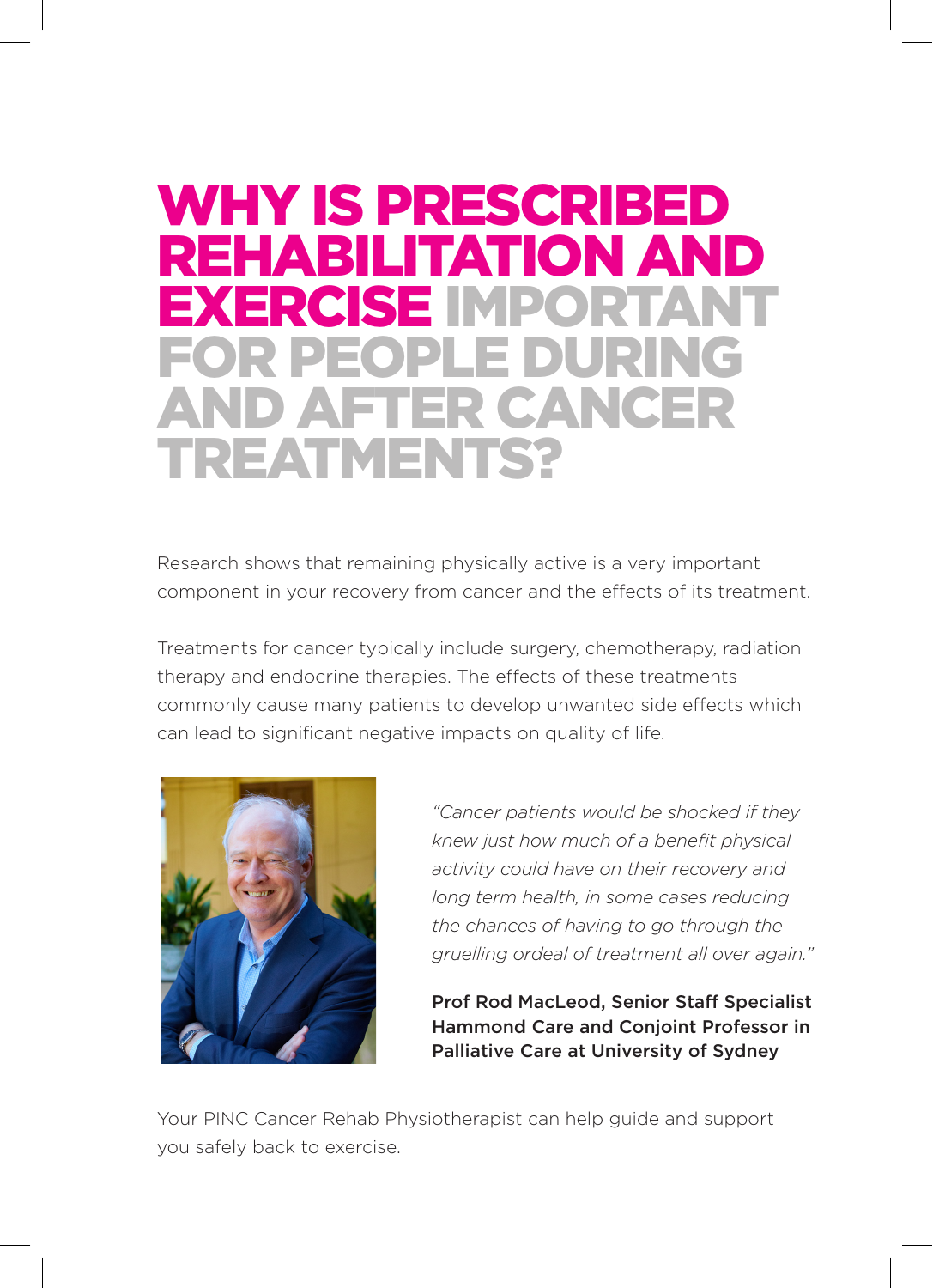# PINC REPRESENTS

- **P** = Physiotherapists that deliver the program
- **I** = Individualised prescribed sessions
- $N =$  Nurturing to reclaim quality of life
- C = Cancer Rehabilitation



*"Many women we look after, tell us that during the process of diagnosis and treatment they have a terrible feeling of loss of control.* 

*The PINC Program can help women gain a sense of control back. One woman recently described her PINC Physio as like having a coach in her corner guiding, supporting and helping her through each week of her chemo.* 

*Everyone needs someone in their corner that understands the physical and emotional impact of cancer treatment"* 

Founder PINC Program, Physiotherapist Lou James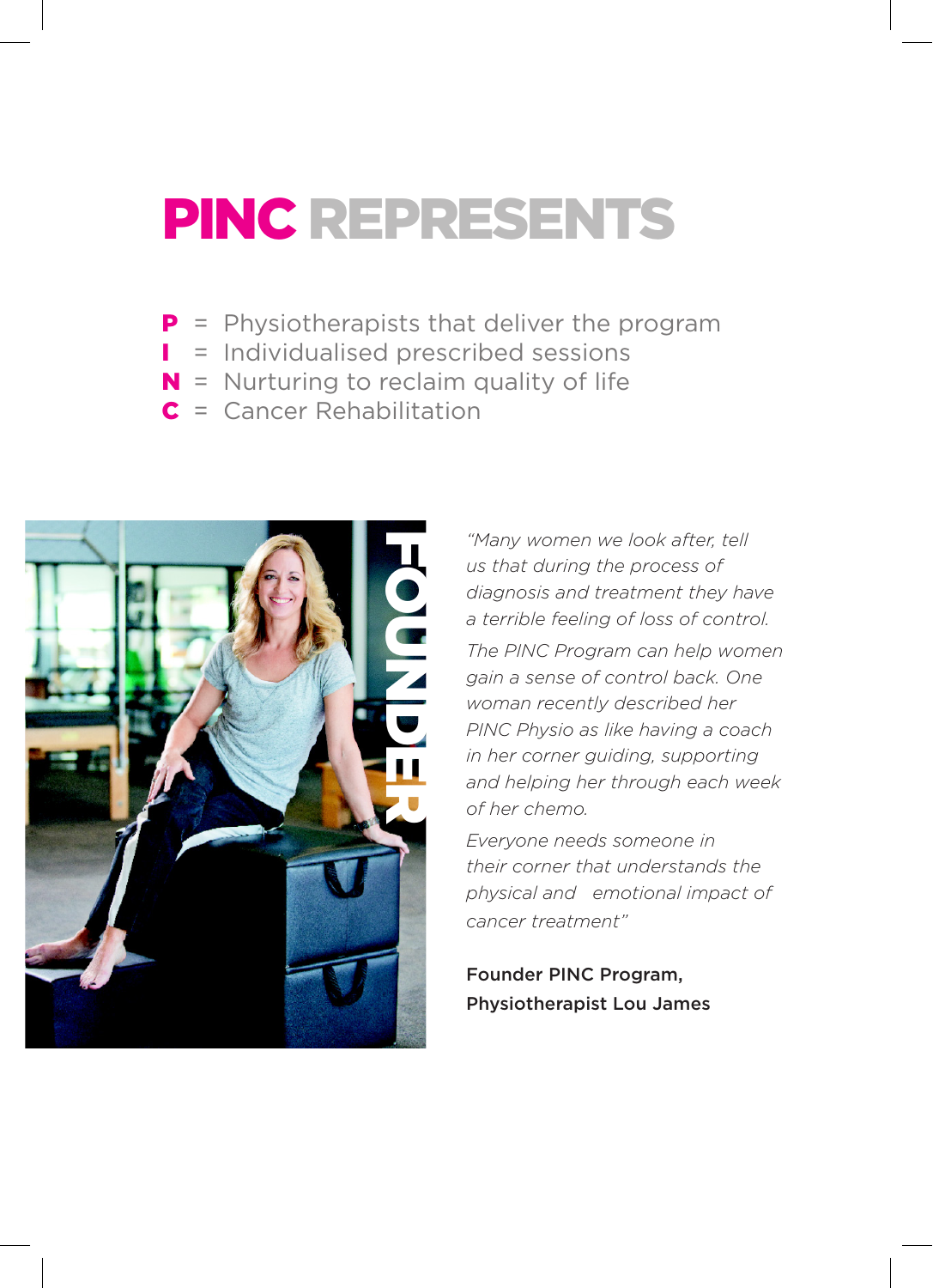

*'I found the program invaluable for many reasons: firstly it got me over the physical problems I had following the surgery. Also, it gave me so much positive input at a time when everything else was hard work, it was always something I looked forward to. Twelve months after my final chemo treatment I have run my first half marathon and feel on top of the world."*

Judith Ansell, breast cancer survivor, Great Wall of China Half Marathon runner 2010